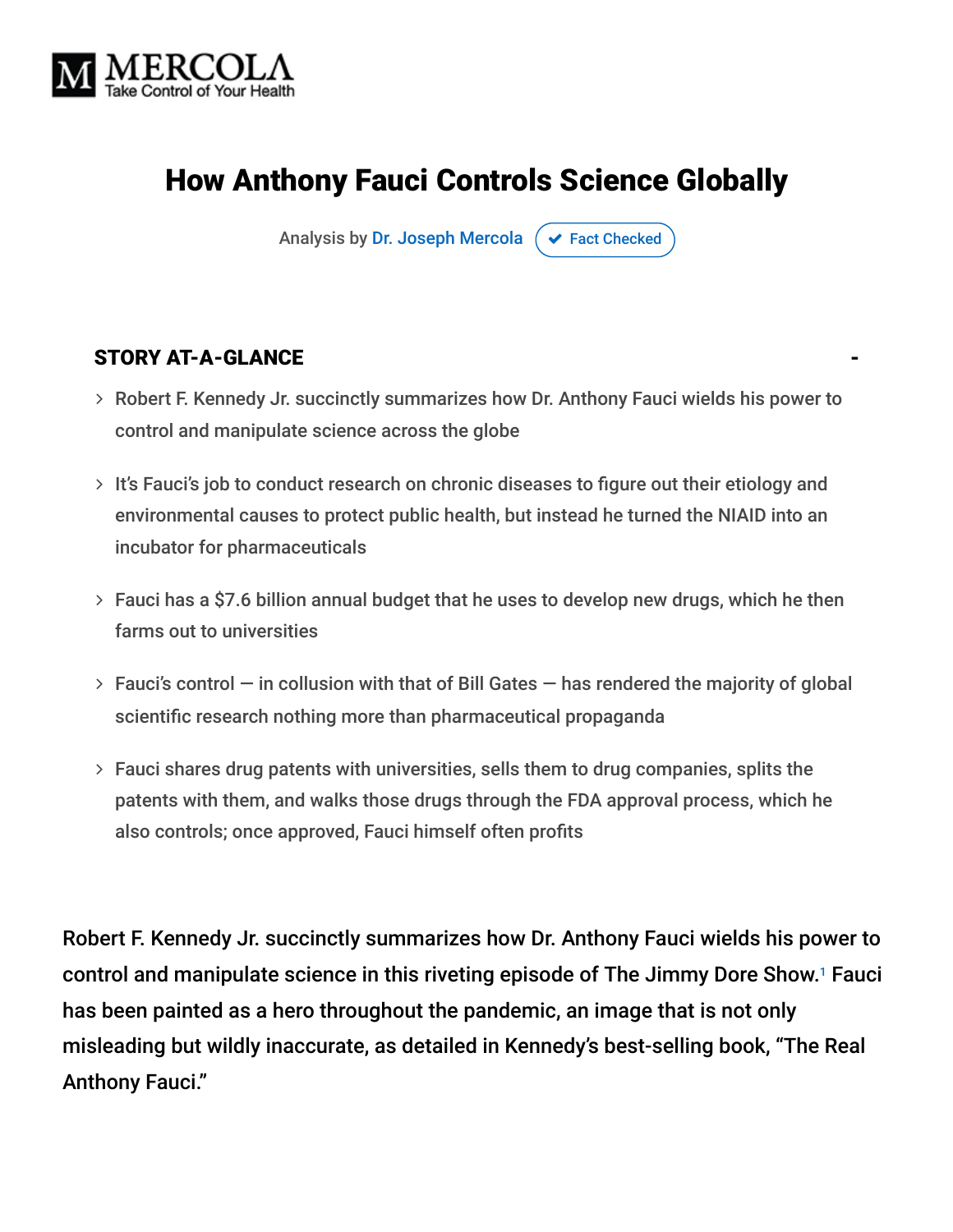"I wrote the book because so many Americans were looking at Tony Fauci as this kind of savior," Kennedy said. "… [T]he man on the white horse, or in the white lab coat, that would ride us out of this coronavirus crises but I knew from the beginning … that he does not do public health and has not done public health since the 1980s." 2,3

Rather than looking out for public health, Fauci and his agency, the National Institute of Allergy and Infectious Diseases (NIAID), prioritize pharmaceutical promotion. Kennedy refers to Fauci as the "leader of the pack" when it comes to those promoting pharmaceutical products, profiteering from Big Pharma and promoting their own personal power.

# Public Health Plummeted During Fauci's Reign

In 1984, when Fauci was appointed director of NIAID, 11.8% of Americans had chronic disease, but this has risen sharply since.<sup>4</sup> Fauci doesn't talk about this public health failure  $-$  at least not publicly  $-$  but as Kennedy noted, it was Fauci's job to figure out why cases of autism, food allergies, ADHD, sleep disorders, juvenile diabetes, rheumatoid arthritis and many other chronic and infectious diseases have skyrocketed.

It was Fauci's job to conduct research on these diseases to figure out their etiology and environmental causes to protect public health, but instead he turned the NIAID into an incubator for pharmaceuticals. According to Kennedy: 5

*"When Tony Fauci came in, 6% of American children had chronic disease. By 2006, 54% had it. We went from being the healthiest country in the world with the healthiest children to the sickest. Literally, we do not even qualify as a developed nation. We are 79th in the world, behind Nicaragua and Costa Rica in terms of our health outcomes.*

*And why did that happen? Well, the one figure who is more responsible for that than anybody else in the world is Tony Fauci. He is the reason we take more pharmaceutical drugs than any other nation in the world. Three times the*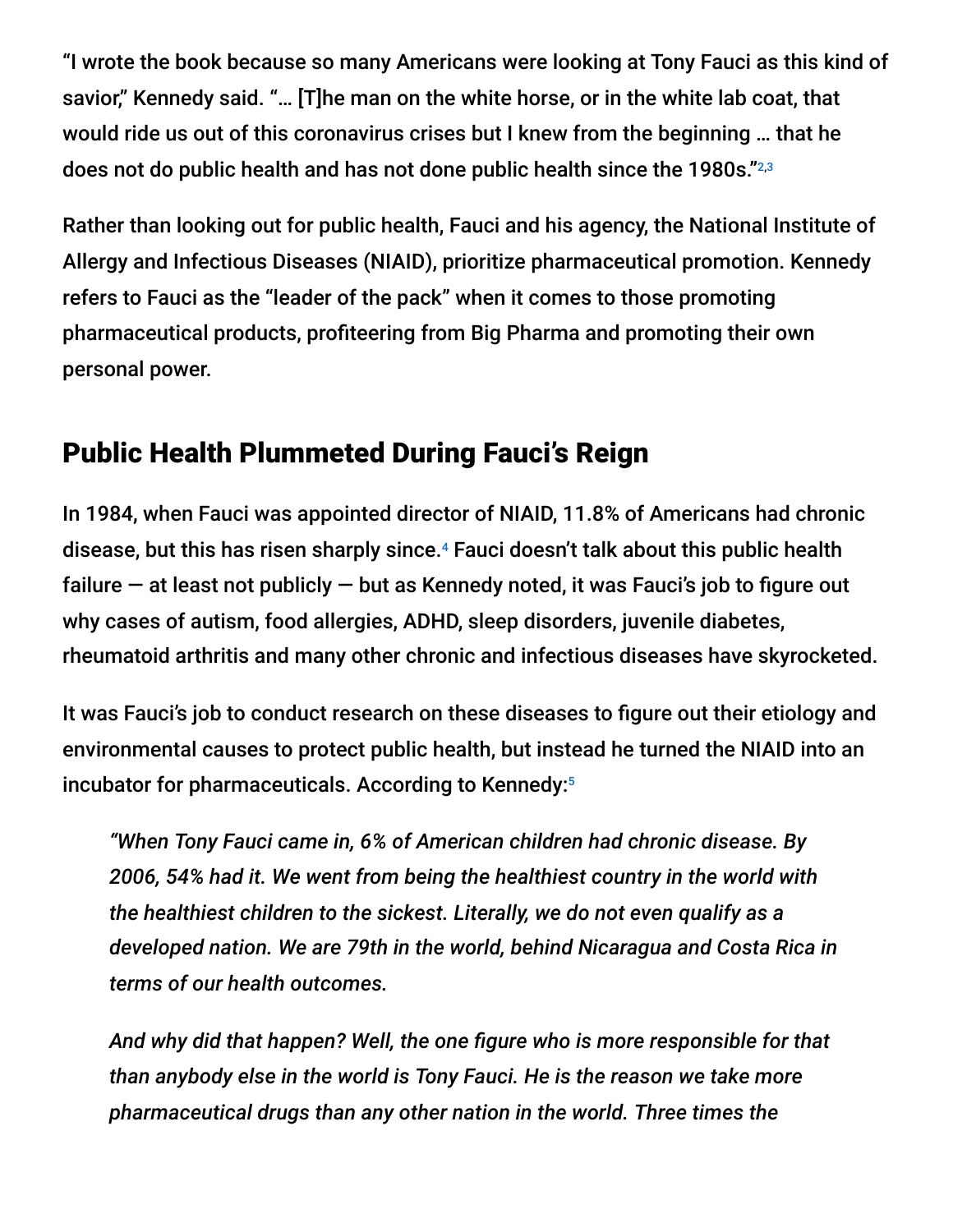*average among western countries. We pay the highest prices and have the worst outcomes."*

# Fauci's Multibillion-Dollar Budget Gives Him Immense Power

Fauci has a \$7.6 billion annual budget, which in total during his entire tenure is more than half a trillion dollars that he's been in control of. Instead of using that to reveal the environmental issues leading to outbreaks of chronic disease, he uses the money to develop new drugs, Kennedy explains, which he then farms out to universities: 6

*"He shares the patents with them, and then he sells them to the drug companies, splits the patents with them, and he walks those drugs through the FDA approval process, which he completely controls from the bottom up. And then he gets them approved and in many cases he himself profits. People within his agency can collect \$150,000 a year from royalties off each of these products."*

The NIH owns half the patent for Moderna's COVID-19 injection, which means that it stands to make billions of dollars as a result. Four of Fauci's top deputies will also collect \$150,000 a year for life as a result  $-$  from a product they're responsible for regulating, an obvious massive conflict of interests.

"The mercantile and commercial interests have overwhelmed the regulatory function at that agency and it no longer does public health  $-$  it does pharmaceutical promotion," Kennedy said.<sup>7</sup> As an example, between 2009 and 2016 there were 240 new drugs approved by the FDA, all of which came out of Fauci's "shop," he added. "He is the incubator for the whole pharmaceutical industry." 8

## How Fauci Controls Science Globally

Fauci has spread the notion that he is untouchable, going so far as to tell MSNBC that an attack on him is an attack on science: 9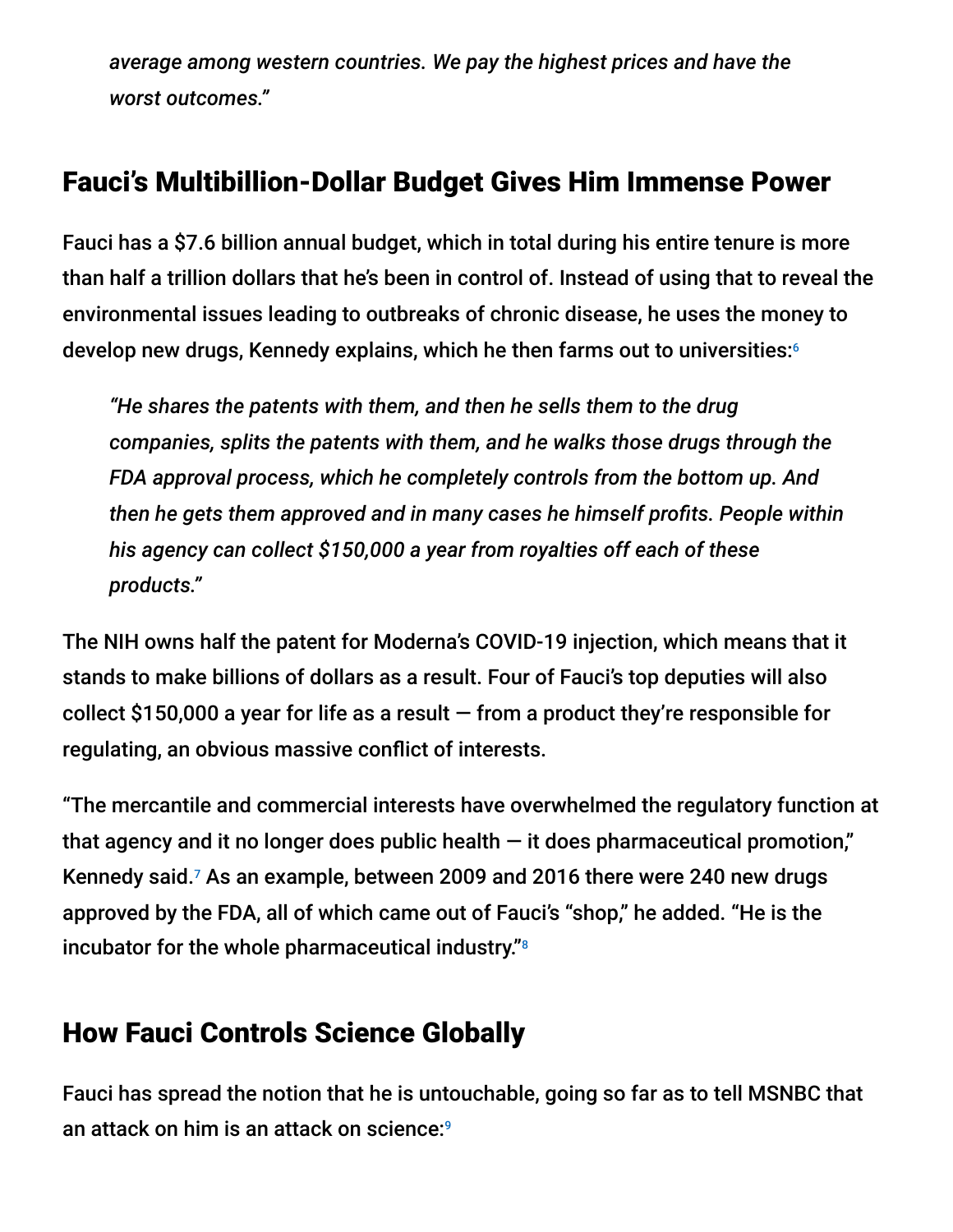*"It's very dangerous … because a lot of what you're seeing as attacks on me quite frankly are attacks on science, because all of the things that I have spoken about consistently from the very beginning, have been fundamentally based on science."*

Throughout the pandemic, "trusting the science" has become a cultural statement and propaganda tool, but one that's far from what true science is all about. Far from being a source of independent science, in essence Fauci's control — in collusion with that of Bill Gates — has rendered the majority of global scientific research nothing more than pharmaceutical propaganda. Kennedy explains: 10

*"Every virologist in the world knew that the coronavirus was engineered. All you have to do is look at the genome. Everybody knew that and they kept silent for a year, and here's how. He gives away \$7.6 billion a year. That's two to three times what [Bill] Gates gives away. Him and Gates work tandemly. They partner up on everything. They talk together a couple times a week.*

*They are business partners … in 2000, in Gates' library, the two of them got together and they formally formed a partnership. You take those two and one other guy — Jeremey Farrar — who is their other de facto partner who is the head of the Wellcome Trust, which is the U.K. version of the Bill and Melinda Gates Foundation. Between those three men, they control 61% of the biomedical research funding on Earth.*

*So if you want to get your study funded, you've got to go to those guys. Not only can they give you the money, but they also can kill a study because they control all of the other funding sources. They can kill a study, they can ruin a career, they can bankrupt colleges who do science that they don't want done. So they are able to really dictate virtually all the science on the globe."*

### Drug Companies and Universities All Benefit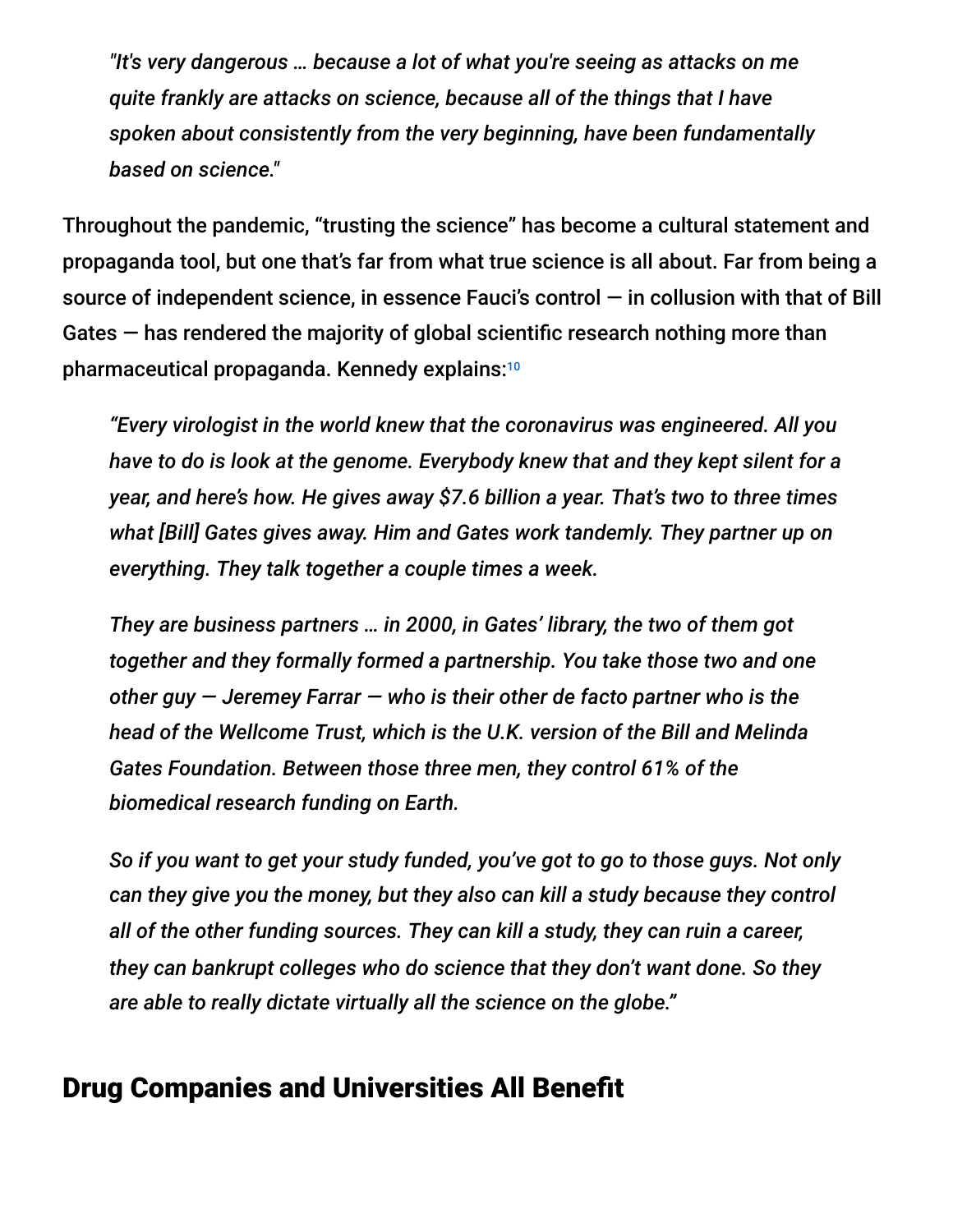Kennedy gives a theoretical example of how Fauci yields his immense power to influence science: In his lab, Fauci develops a molecule that kills a virus. This is done by scientists dropping molecules onto one of countless viruses — influenza, Ebola, coronaviruses, zika and others  $-$  in petri dishes and test tubes to see if it kills them. If the molecule works to kill the virus in a petri dish, they move on to testing it on rats infected with the virus.

"If the rats don't die, now he's got a drug," he says. "It's an antiviral and it's usable in mammals because it will kill the virus but it won't kill the mammal. Then he farms it out to the university."11 There, a PI, or principal investigator, who is usually a person of power, such as the dean of a department, does a phase I trial, experimenting on animals and around 100 humans. Kennedy explains: 12

*"For each of the humans that he recruits — he's a medical doctor, he brings in patients, persuades them to take part in the study — Tony Fauci's agency gives him \$15,000 for every one of those patients. The university keeps 50% of that so now they're also part of this process. And then if the drug gets through that phase I, then they move on to phase 2 and phase 3. So now they have to bring in 20,000 or 30,000 people.*

*They bring in a drug company as a partner, and they go through the phase 2 and phase 3 [trials], and then at the end of it, they all split up the patents. So the drug company owns half, Tony Fauci's agency may get part of it and he and his cronies take little slivers of it so they get paid for life. The university gets a part of it, so now you have all the medical schools in the country … dependent on this income stream."*

### 'Independent Panels' Aren't Independent

At this point, the new drug still has to get regulatory approval, which brings it before a supposedly independent panel of experts. But this panel isn't made up of independent scientists looking for the truth about whether or not the drug is safe and effective; it's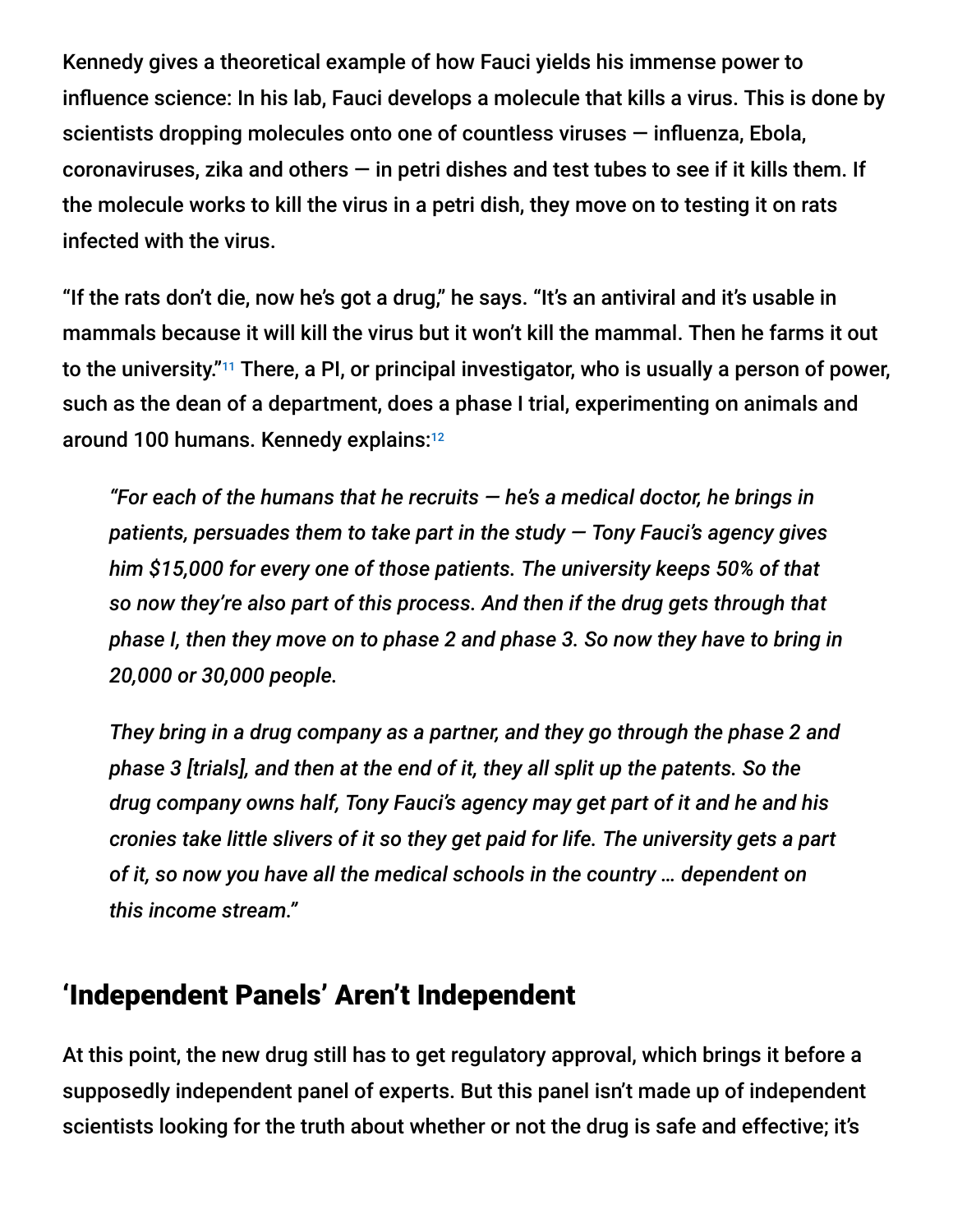made up of Fauci's and Gates' PIs, who often have drugs of their own in development. Kennedy continues: 13

*"When this drug goes to FDA to get approved, it goes to a panel. Tony Fauci's always saying it's an independent panel who decides, based upon real science, whether or not this drug is worthy of approval. It's not an independent science. They're virtually all his PIs or Gates' PIs.*

*Those guys go sit on that panel for a year, and they know that they've got their own drugs back at Baylor University they're working on, or Berkeley or Columbia, that they know are going to be in front of that same panel next year. And they're all scratching each other's backs. And they approve that drug and then they go off the panel, finish their drug, and then that drug goes in front of a panel that's similarly constituted and populated."*

These principal scientists act as gatekeepers to the public, spreading the official narrative under the guise of independent science, often pushing questionable COVID-19 policies. "These PIs control the journals, they control the public debate, they're on TV all over the world, and these are the people that form the narrative, that protect the orthodoxy," Kennedy says. 14

*"If you look at Tony Fauci as the pope, the PIs are the cardinals, the bishops and the archbishops. And they're the ones that protect the orthodoxy, that make sure that the heretics burn, that doctors who disagree are … delicensed, that they get discredited, that they get gaslighted and vilified and marginalized. They're the army that controls the narrative." 15*

Waking up to Fauci's façade is necessary to understand the orchestrated planned use of pandemics to clamp down totalitarian control. You can find even more details about the coalition of sinister forces — intelligence agencies, pharmaceutical companies, social media titans, medical bureaucracies, mainstream media and the military  $-$  that are intent on obliterating constitutional rights globally in "The Real Anthony Fauci."